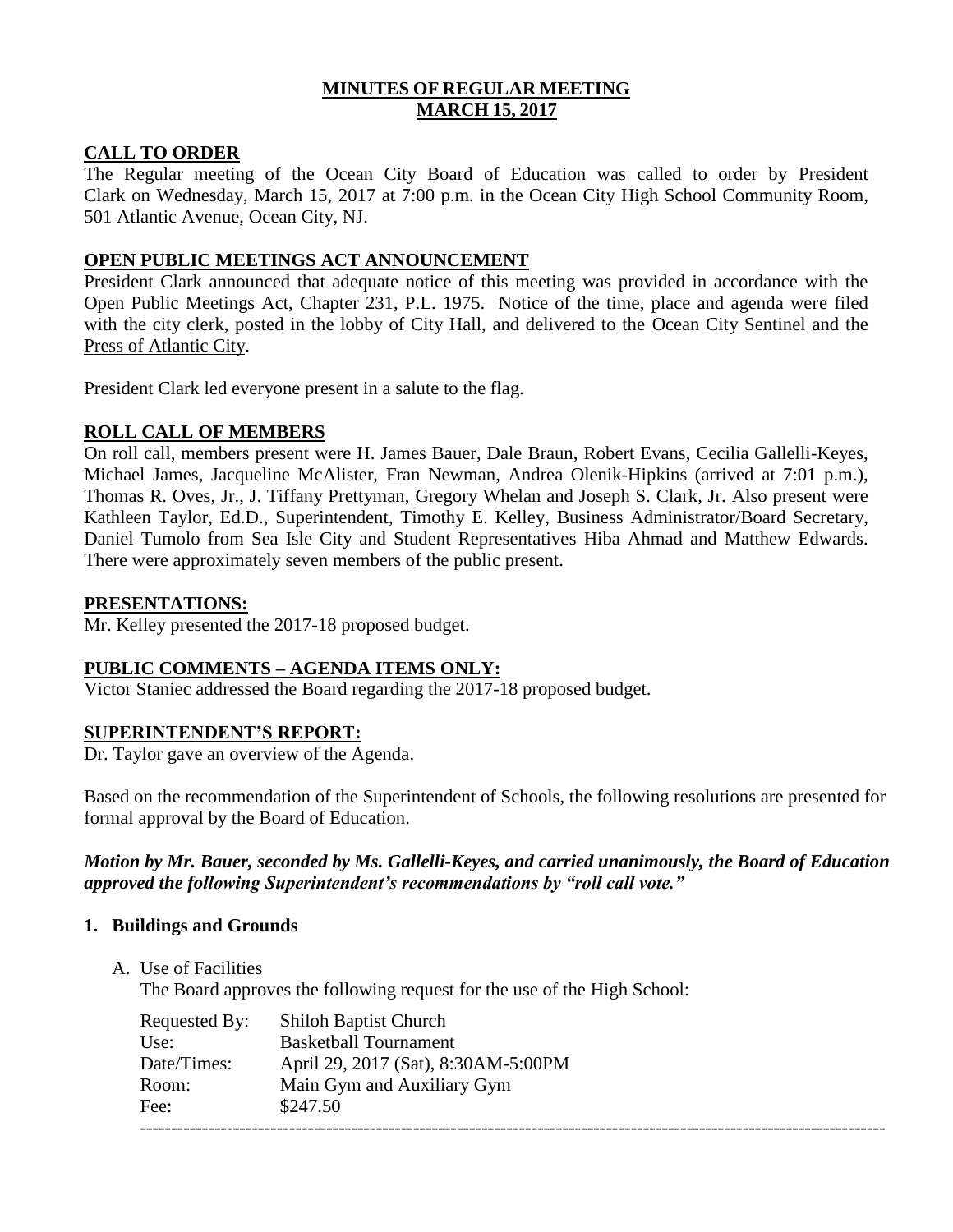| Requested By:<br>Use:<br>Date/Times:<br>Room:<br>Fee:               | Foundation for Educational Administration<br><b>Educational Training</b><br>May 5, 2017 (Fri), 9:00AM-3:00PM<br><b>Community Room</b><br>No charge                                                                                                                                                                                                                                                                                                                                                                                                                                                                                                                                                                                                                                                                                                                                                                                                                             |
|---------------------------------------------------------------------|--------------------------------------------------------------------------------------------------------------------------------------------------------------------------------------------------------------------------------------------------------------------------------------------------------------------------------------------------------------------------------------------------------------------------------------------------------------------------------------------------------------------------------------------------------------------------------------------------------------------------------------------------------------------------------------------------------------------------------------------------------------------------------------------------------------------------------------------------------------------------------------------------------------------------------------------------------------------------------|
| Requested By:<br>Use:<br>Date/Times:<br>Room:<br>Fee:               | New Jersey Association of the Deaf<br>Workshop and General Meeting<br>May 6, 2017 (Sat), 9:00AM-5:00PM<br><b>Community Room</b><br>No charge                                                                                                                                                                                                                                                                                                                                                                                                                                                                                                                                                                                                                                                                                                                                                                                                                                   |
| Requested By:<br>Use:<br>Dates/Times:<br>Rooms:<br>Fee:             | City of Ocean City<br>Nor'Easters Soccer Games<br>May 10 and 17, 2017* (Wed), 4:30PM-10:00PM with games starting at 7:00PM<br>May 19, 2017 (Fri), 4:30PM-10:00PM with game starting at 7:00PM<br>May 21, 2017 (Sun), 1:00PM-10:00PM with game starting at 7:00PM<br>May 24, 2017* (Wed), 4:30PM-10:00PM with game starting at 7:00PM<br>June 11 and 25; July 1, 9, 12 and 15, 2017 (Sun, Wed and Sat), 1:00PM-10:00PM<br>with games starting at 7:00PM<br>July 18, 2017* (Tues), 1:00PM-10:00PM with game starting at 7:00PM<br>July 22, 2017* (Sat), 1:00PM-10:00PM with semifinal matches at 4:30PM & 7:00PM<br>July 23, 2017* (Sun), 1:00PM-10:00PM with conference final game at 7:00PM<br>July 29, 2017* (Sat), 1:00PM-10:00PM with national semi-final game at 7:00PM<br>August 6, 2017* (Sun), 1:00PM-10:00PM with national final game at 7:00PM<br>*pending final schedule<br>Locker Rooms (from 5:00PM except July 22 from 2:30PM) and Exterior Rest Rooms<br>\$1,845 |
| Requested By:<br>Use:<br>Date/Times:<br>Rooms:<br>Fee:              | Ocean City Juneteenth Organization<br><b>Brunch</b><br>June 17, 2017 (Sat), 10:00 AM-3:00pm with brunch at noon<br>Cafeteria and Kitchen<br>No charge                                                                                                                                                                                                                                                                                                                                                                                                                                                                                                                                                                                                                                                                                                                                                                                                                          |
| <b>Informational Items</b><br>Fire Drills<br>Ocean City High School | February 16, 2017<br>Ocean City Intermediate School February 24, 2017<br>February 16, 2017<br>Ocean City Primary School                                                                                                                                                                                                                                                                                                                                                                                                                                                                                                                                                                                                                                                                                                                                                                                                                                                        |
| <b>Security Drills</b><br>Ocean City High School                    | February 13, 2017<br>February 13, 2017<br>Ocean City Intermediate School<br><b>Ocean City Primary School</b><br>February 13, 2017<br>Buildings and Grounds Committee Report – Mr. Oves, Chairperson                                                                                                                                                                                                                                                                                                                                                                                                                                                                                                                                                                                                                                                                                                                                                                            |

Mr. Bauer gave a report of the Committee meeting.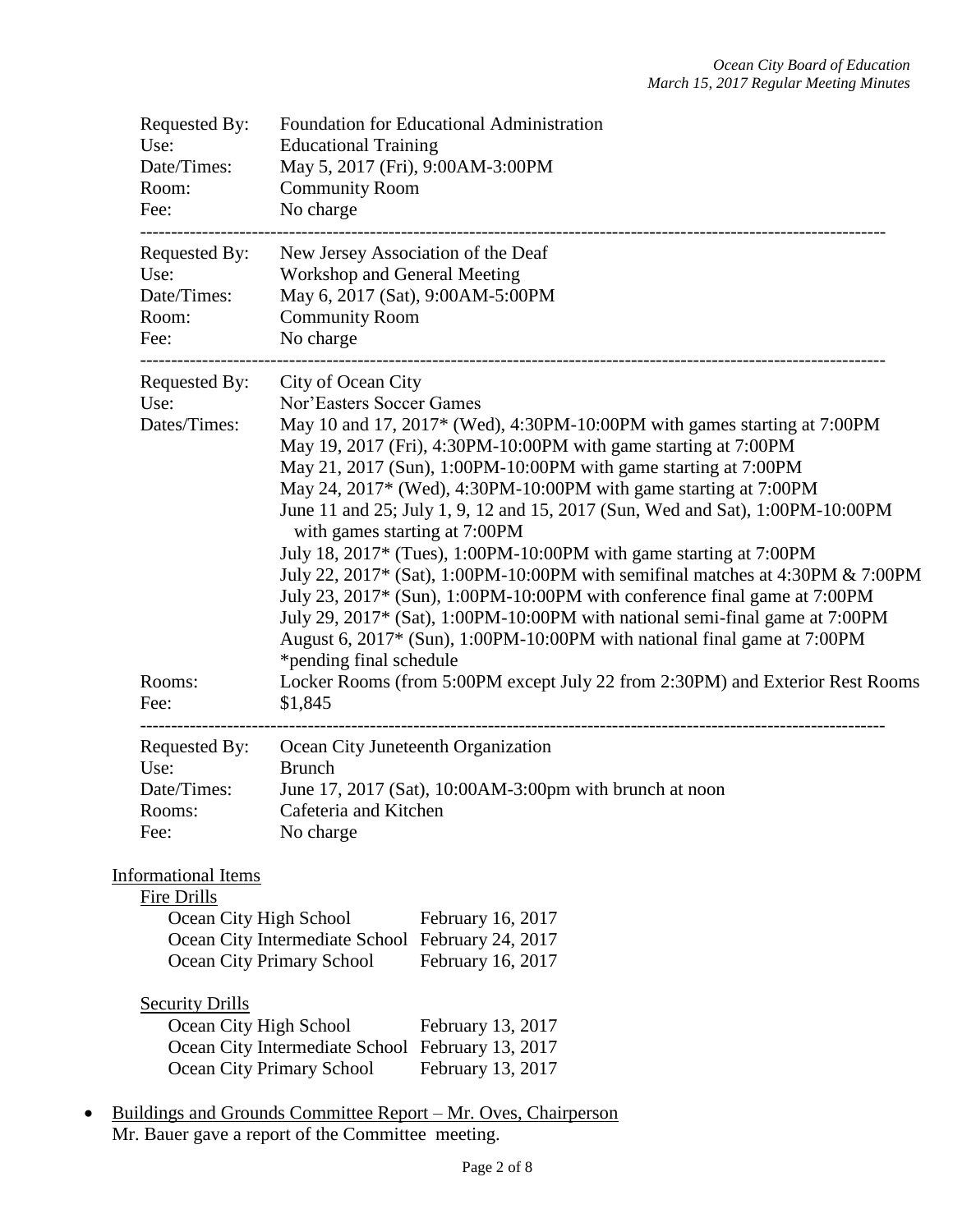# **2. Curriculum and Student Affairs**

- A. 2017-18 School Calendar (Attachment #2.A) The Board approves the attached 2017-18 School Calendar.
- B. High School Field Trip Request The Board approves the attached High School Field Trip list.

# C. High School Textbook Adoptions

The Board adopts the new textbooks for the 2017-18 school year.

- o Experiencing Education: Teaching Cadet Curriculum, Bartels, Brush, Grant, Ledford, Jackson, Minick, Parmlee-Bates, Sanderson, Scholl, Sligh, Wine-Snyder (CERRA), 2010 for Tomorrow's Teachers Academy
- o New Perspectives on Computer Concepts, 2016 Comprehensive, June, Jamrich, Parsons (Cengage), 2015 for AP Computer Science Principles
- o The AP Physics Collection, Wolfe, Czuba, Oberoi, Pujji, Ingram and Lyublinskaya (Open Stax Free Source – Rice University), 2016 for AP Physics C
- o Criminal Justice: A Brief Intro, Schmalleger (Pearson), 2016 for Criminal Justice Academy
- o Fashion Marketing and Merchandising, Wolfe (Goodheart-Willcox), 2014 for Fashion Marketing and Merchandising
- D. High School Spring Sports' Schedules (Attachment #2.D) The Board approves the attached High School 2016-17 Spring Sports' Schedules.
- I. Harassment, Intimidation and Bullying (HIB) Case Findings The Board adopts and approves Harassment, Intimidation and Bullying (HIB) Case Findings as reported in the attached.
- J. Revised School Calendar (Attachment #2.J)

The Board approves the following revisions to the 2016-17 school year calendar:

- o March 14, 2017 School Closed due to Inclement Weather
- o Last Day of School for Students will be June 15, 2017
- o Tentative High School Graduation will be June 15, 2017
- o Last Day of School for Staff will be June 16, 2017

Informational Items

Out-of-School Suspension Reports for February 2017

# Curriculum and Student Affairs Committee Report – Mrs. McAlister, Chairperson No report

# **3. Finance**

- A. Bill List (Attachment #3.A) The Board approves the payment of bills for March 2017 in the amount of \$1,659,310.84.
- B. Travel & Expense Reimbursement (Attachment #3.B) The Board approves the March 2017 list of Board of Education Members and School District Staff travel and related expense reimbursements.
- C. Food Service Report (Attachment #3.C) The Board accepts the Food Service Monthly Finance Report for February 2017.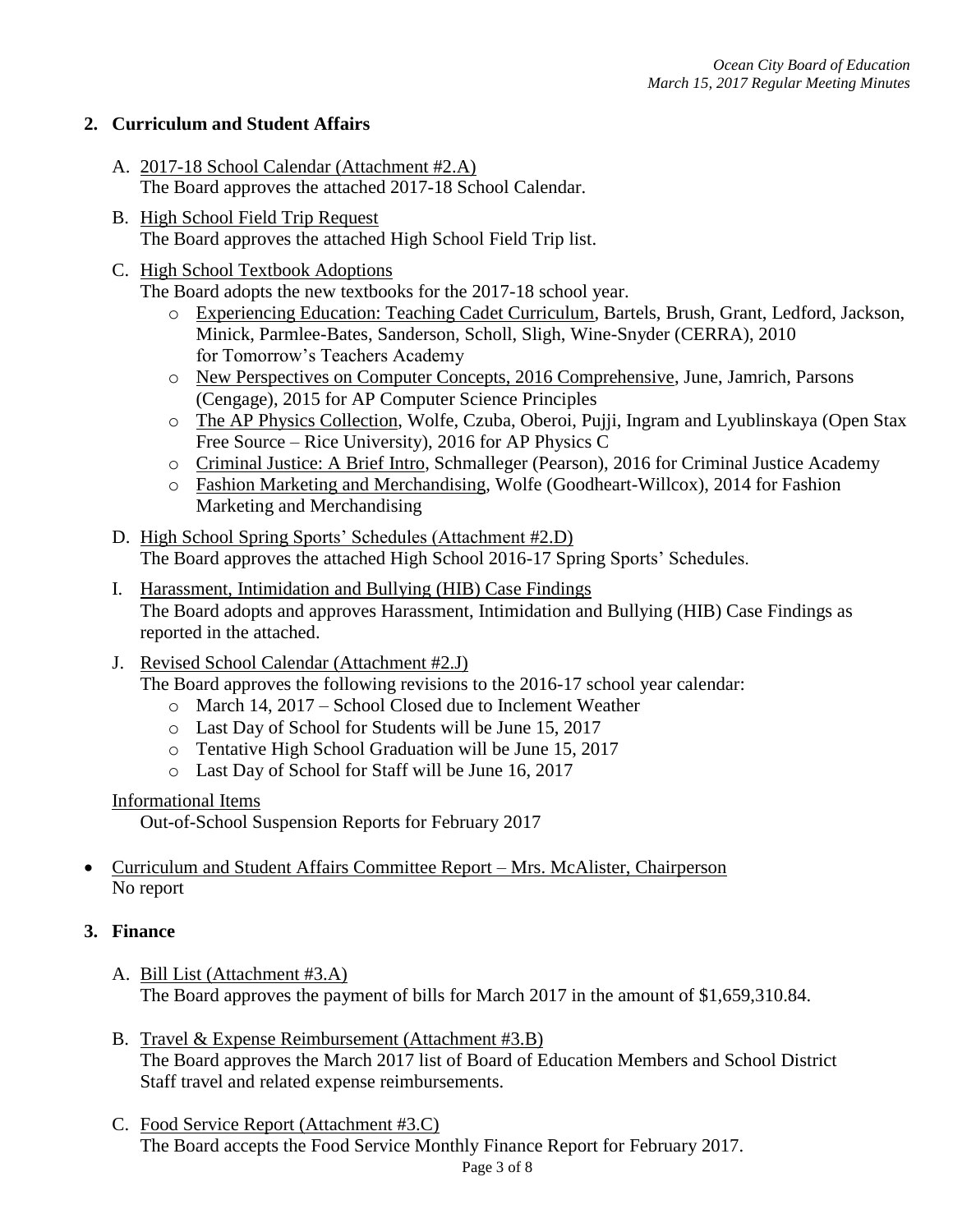D. Certified Per Pupil Costs and Certified Report of Enrollment and Attendance The Board accepts the 2015-16 Certified Per Pupil Costs and the 2015-16 Certified Report of Enrollment and Attendance.

## E. Tuition Rates

The Board approves the following tuition rates for the 2017-18 school year:

Kindergarten - \$12,000 Grades 1-5 - \$13,700 Grades 6-8 - \$16,000 Grades 9-12 - \$15,732 Learning/Language Disabilities - \$20,000 Behavioral Disabilities - \$41,000 Multiple Disabilities - \$35,000 Preschool Disabilities (Part Time) - \$20,000

F. Tuition Contracts

The Board approves the following Ocean City High School 2017-18 Tuition Contracts with Corbin City, Longport, Sea Isle City, and Upper Township Boards of Education for full and shared-time general and special education students:

Corbin City - \$315,239 Longport - \$494,921 Sea Isle City - \$947,047 Upper Township - \$9,941,782

G. Preliminary Budget

The Board approves the Preliminary Budget for the 2017-18 School Year.

BE IT RESOLVED: That the Ocean City Board of Education hereby adopts the preliminary budget for the school year 2017-18 as follows, subject to final approval or modification at the public hearing on April 26, 2017.

A. General Fund \$42,173,240

Amount to be raised by local taxes \$22,382,710

- B. Special Revenue Fund \$673,894
- C. Debt Fund \$2,754,205

Amount to be raised by local taxes \$2,752,945

and, BE IT FURTHER RESOLVED; that the Ocean City Board of Education approves the budget to be submitted to the County Superintendent of Schools for review and approval.

and, BE IT FURTHER RESOLVED; pursuant to N.J.A.C. 6A:23A-7.3, budgeted travel expenses do not exceed \$35,000.

and, BE IT FURTHER RESOLVED; that the public hearing for the 2017-18 school year budget will be held on Wednesday, April 26, 2017, in the High School Community Room at 7:00 p.m., and will be followed by a regular meeting.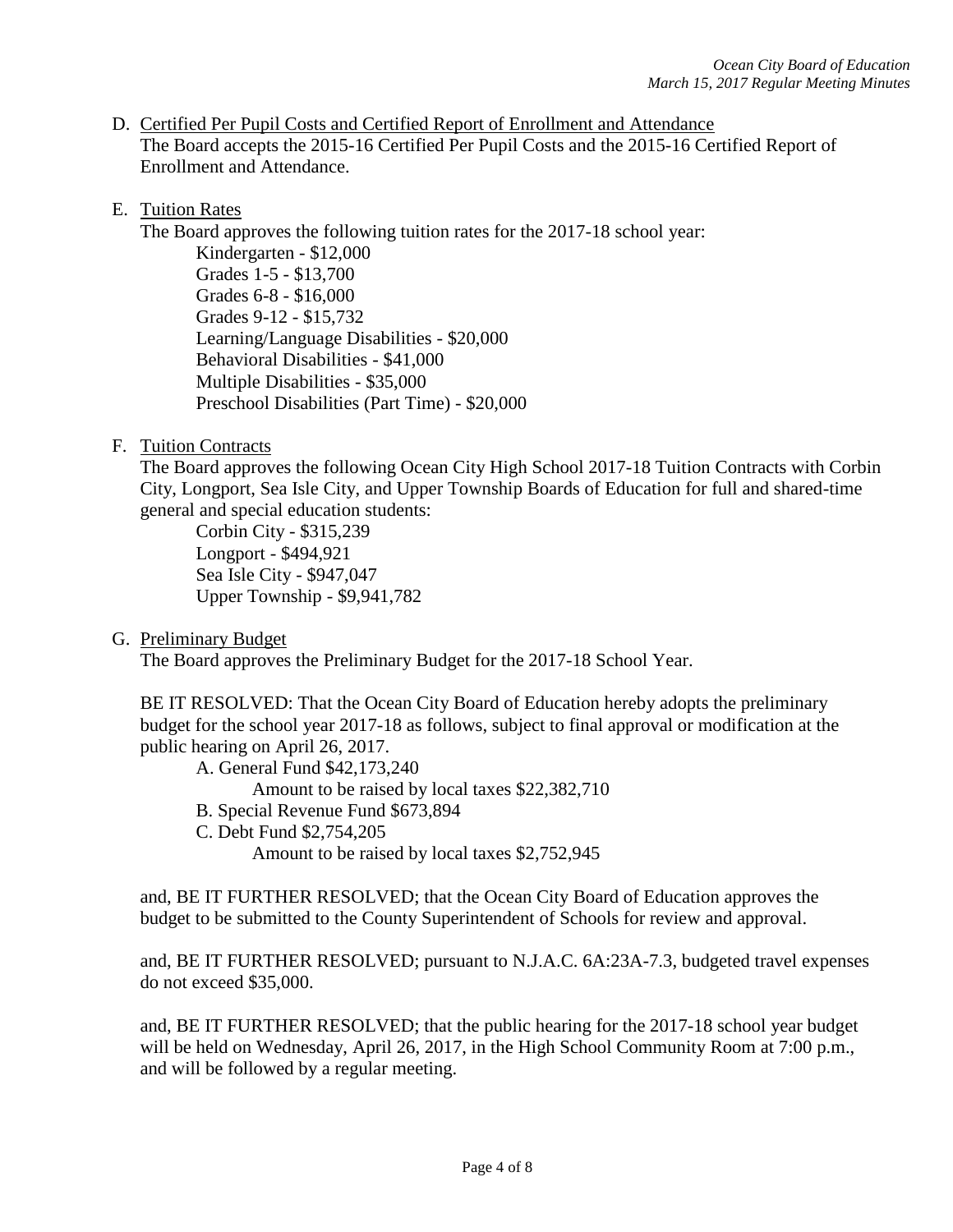and, BE IT FURTHER RESOLVED; that the School Business Administrator/Board Secretary is authorized to advertise said tentative budget in accordance with the format required by the State Department of Education and according to law.

- H. Donation (Attachment #3.H) The Board accepts donation in the total amount of \$12,782.99 from the Ocean City Education Foundation for the awarding of mini-grants as per the attached list.
- **4. Personnel** (All motions are upon Superintendent's recommendation:)
	- A. Substitutes (Attachment #4.A) The Board approves the attached criminal history approved/HIB trained substitutes for the 2016-17 school year.
	- B. New Hire District Supportive Staff The Board approves Shawn Gross, groundskeeper, effective April 1, 2017 through June 30, 2017, at step 1, \$43,835 (pro-rated).
	- C. Resignation District Supportive Staff The Board accepts the resignation of Jordan Caplan, special education aide, effective on or before March 31, 2017.
	- D. Extended Leave of Absence District Supportive Staff (Attachment #4.D) The Board approves employee #2860, an extended unpaid leave of absence, effective March 13, 2017 through March 24, 2017, with an expected return date of March 27, 2017.
	- E. Extended Leave of Absence High School Certificated Staff (Attachment #4.E) The Board approves employee #0204, an extended paid leave of absence, effective March 1, 2017 through April 28, 2017, with an expected return date of May 1, 2017.
	- F. Short-Term Leave Replacements High School Certificated Staff The Board approves the following High School short-term leave replacement teachers: George Plamantouras, short-term leave replacement teacher, effective March 16, 2017 through on or before April 28, 2017, at a stipend of \$160 per diem.

Sydni Fahringer, short-term leave replacement teacher of English, effective approximately April 24, 2017 through June 30, 2017, at a stipend of \$160 per diem.

 Negotiations Committee Report – Mr. Bauer, Chairperson Mr. Bauer gave a report of the Committee meeting.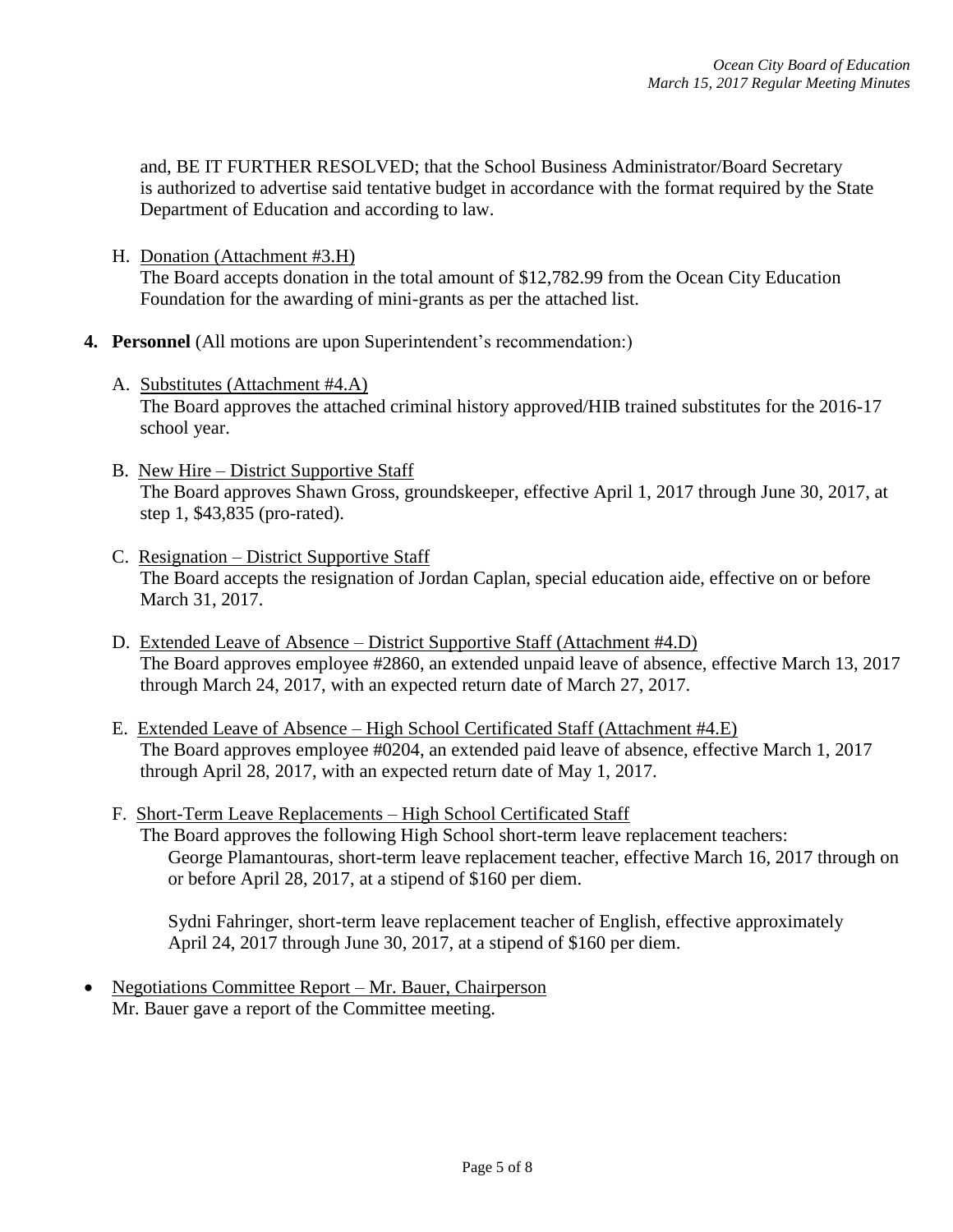# **5. Policy**

# A. Policy –  $2^{nd}$  Reading

The Board approves the following replacements, additions and/or deletions to the Board Policy and/or Regulation Manuals.

New Policy 5330.04 Administering an Opioid Antidote

• Policy Committee Report – Mrs. Prettyman, Chairperson No report

## **6. District Communications**

• District Communications Committee Report - Ms. Gallelli-Keyes, Chairperson No report

*Motion by Ms. Gallelli-Keyes, seconded by Mr. Braun, and carried unanimously, the Board of Education (Ocean City Representatives) approved the following Superintendent's recommendations by "roll call vote."* 

## **2. Curriculum and Student Affairs**

- E. Intermediate School Field Trip Request **(Ocean City Representatives Only)** The Board approves the attached Intermediate School Field Trip list.
- F. Intermediate School Textbook Adoptions **(Ocean City Representatives Only)** The Board adopts the new textbook for the 2017-18 school year.  $\circ$  Grammar Workshop, Chin (Sadlier), 2013 for English: Language Arts for 4<sup>th</sup> and 5<sup>th</sup> grades
- G. Intermediate School Spring Sports' Schedules **(Ocean City Representatives Only)** The Board approves the attached Intermediate School 2016-17 Spring Sports' Schedules.
- H. Primary School Field Trip Request **(Ocean City Representatives Only)** The Board approves the attached Primary School Field Trip list.

## **3. Finance**

- I. Donation **(Ocean City Representatives Only)**  The Board accepts a donation in the amount of \$8,869.20 from the Hearing Loss Association of America to be used for the benefit of students with hearing loss at the Ocean City Intermediate School.
- J. Grant Award **(Ocean City Representatives Only)**

The Board accepts a grant award in the amount of \$1,207.50 from the First Book Marketplace on behalf of Team First Book Cape May County to provide all Kindergarten students with free books in an effort to build their at home libraries and promote literacy.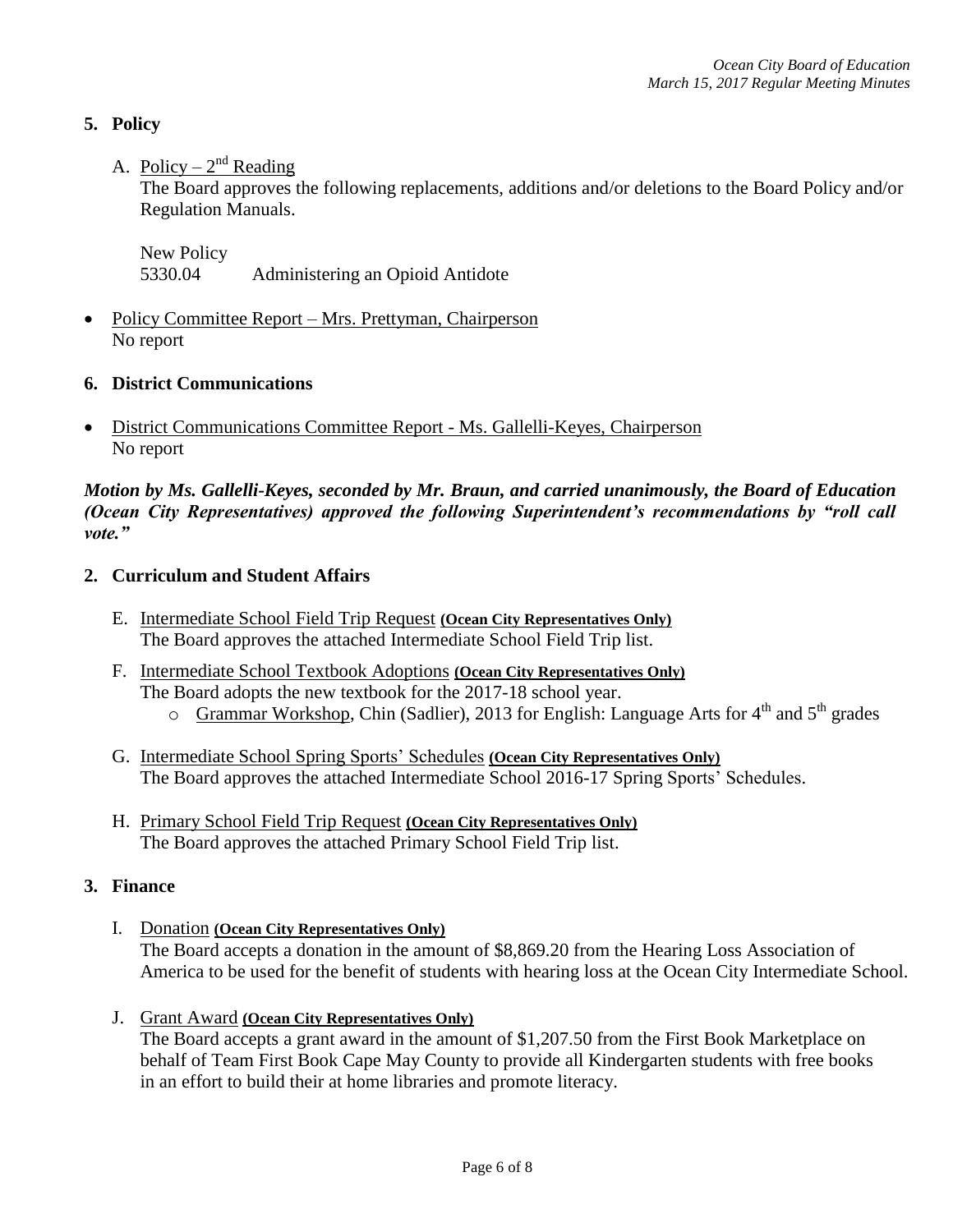- **4. Personnel** (All motions are upon Superintendent's recommendation:)
	- G. Extended Leave of Absence Primary School Certificated Staff (Attachment #4.G) **(Ocean City Representatives Only)**

The Board approves employee #2475, an extended paid leave of absence, effective March 6, 2017 through March 24, 2017 and an unpaid FMLA leave of absence, effective March 27, 2017 through April 18, 2017, with an expected return date of April 24, 2017.

H. Retirement – Primary School Certificated Staff **(Ocean City Representatives Only)** The Board accepts with deep regret the retirement of Jane Leavens, Primary School Elementary School Teacher, effective as of July 1, 2017.

#### **APROVAL OF MINUTES:**

Motion by Mr. Bauer, seconded by Mr. Braun, the Board of Education approved the minutes of the February 22, 2017 Special Meeting/Finance Committee of the Whole Meeting as presented.

Motion carried with the following votes to abstain: Mr. Evans and Mrs. Olenik-Hipkins.

Motion by Mr. Bauer, seconded by Mrs. Newman, the Board of Education approved the minutes of the February 22, 2017 Regular Meeting as presented.

Motion carried with the following votes to abstain: Mr. Evans and Mrs. Olenik-Hipkins.

#### **UNFINISHED BUSINESS:**

There was no unfinished business.

#### **NEW BUSINESS:**

There was no new business.

#### **PUBLIC COMMENTS:**

There were no public comments.

#### **BOARD COMMENTS:**

Board comments included accolades for the girls swim team and boys and girls basketball teams for their successful seasons; the upcoming PTA Carnival; condolences to the family of Tyler Onesty; and support for the Board Policies approved at tonight's meeting.

Student Representatives discussed upcoming and recent high school student events including OC's Got Talent; the spring musical production of *Bye Bye Birdie*, Pi Day and Mr. OCHS.

### **BOARD PRESIDENT COMMENTS:**

President Clark thanked District staff for their work on the budget and reminded Board members of the upcoming Ocean City Education Foundation grant award ceremony to be held at the High School.

### **ADDITIONAL PUBLIC COMMENT:**

President Clark opened the meeting to public comment.